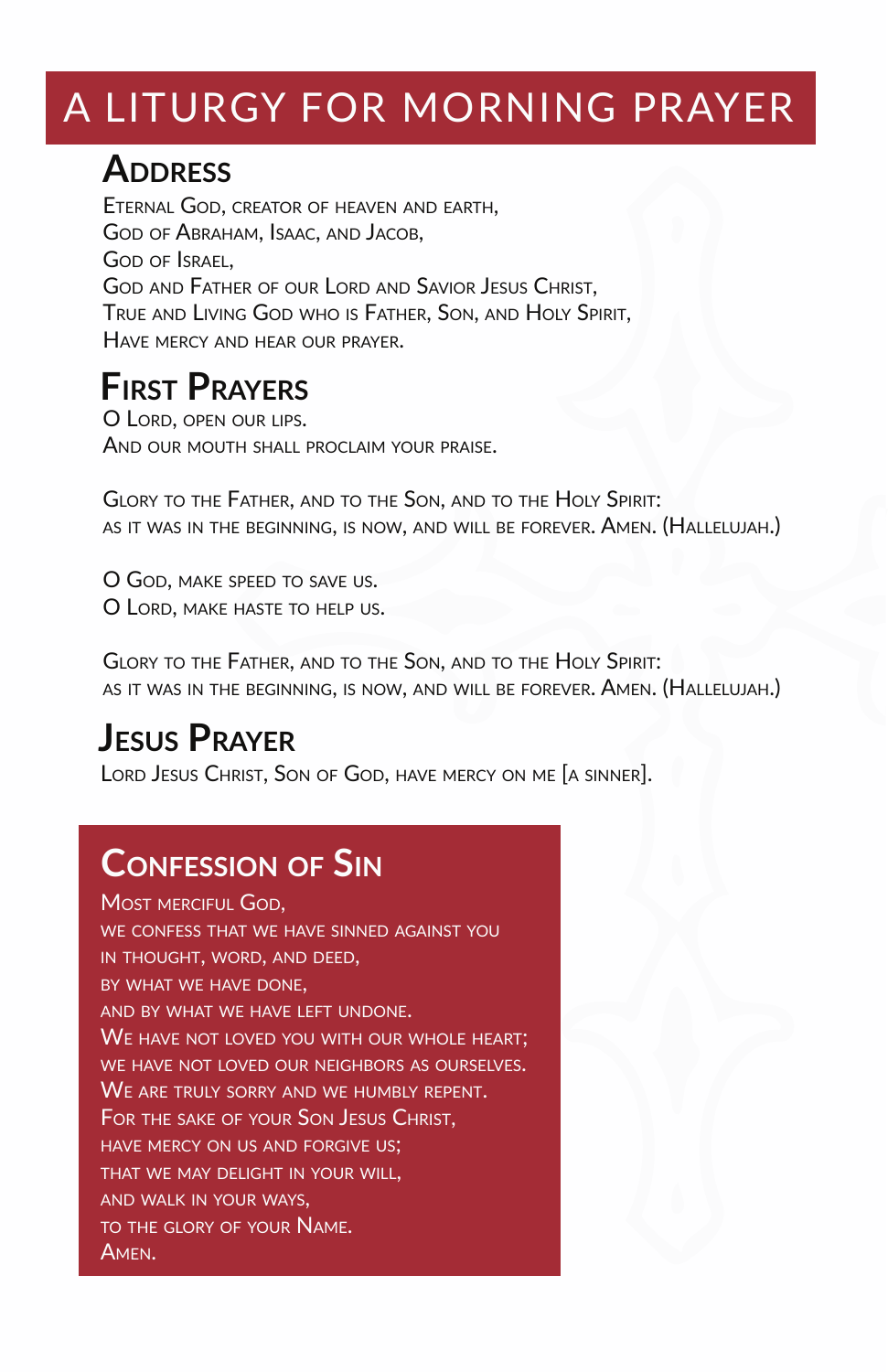#### **PSALM FOR THE DAY**

#### **GOSPEL READING (REVISED COMMON LECTIONARY)**

#### **APOSTLES CREED**

I BELIEVE IN GOD, THE FATHER ALMIGHTY, CREATOR OF HEAVEN AND EARTH. I BELIEVE IN JESUS CHRIST, HIS ONLY SON, OUR LORD. HE WAS CONCEIVED BY THE POWER OF THE HOLY SPIRIT AND BORN OF THE VIRGIN MARY. HE SUFFERED UNDER PONTIUS PILATE. WAS CRUCIFIED, DIED, AND WAS BURIED. HE DESCENDED TO THE DEAD. ON THE THIRD DAY HE ROSE AGAIN. HE ASCENDED INTO HEAVEN, AND IS SEATED AT THE RIGHT HAND OF THE FATHER. HE WILL COME AGAIN TO JUDGE THE LIVING AND THE DEAD. I BELIEVE IN THE HOLY SPIRIT, THE HOLY CATHOLIC CHURCH. THE COMMUNION OF SAINTS, THE FORGIVENESS OF SINS, THE RESURRECTION OF THE BODY, AND THE LIFE EVERLASTING. AMEN.

**JESUS PRAYER CONTEMPLATION (SITTING WITH JESUS) PETITION AND INTERCESSION LORD'S PRAYER (EXPANDED) JESUS PRAYER LORD'S PRAYER PSALM 103:1-5 PRAYER FOR FAMILY PSALM 91:1-2 PSALM 23**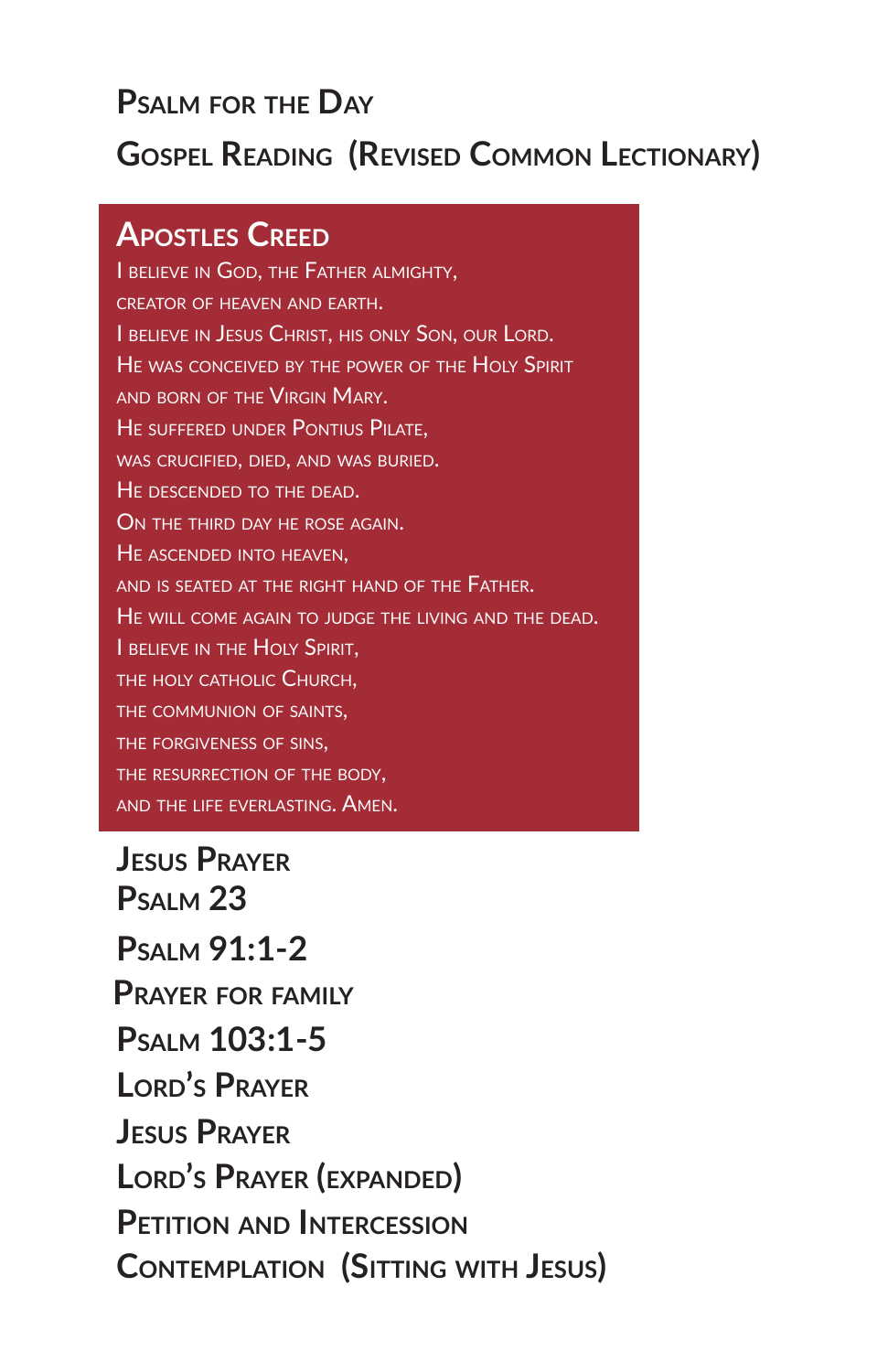#### **PRAYER TO THE CRUCIFIED CHRIST**

LORD JESUS, YOU STRETCHED OUT YOUR ARMS OF LOVE UPON THE HARD WOOD OF THE CROSS THAT EVERYONE MIGHT COME WITHIN THE REACH OF YOUR SAVING EMBRACE; SO CLOTHE US IN YOUR SPIRIT THAT WE, REACHING FORTH OUR HANDS IN LOVE, MAY BRING THOSE WHO DO NOT KNOW YOU TO THE KNOWLEDGE AND LOVE OF YOU; FOR THE HONOR OF YOUR NAME. AMEN.

### **THE BEATITUDES**

#### **PRAYER FOR PEACE**

O GOD, YOU HAVE MADE OF ONE BLOOD ALL THE PEOPLES OF THE EARTH, AND SENT YOUR BLESSED SON TO PREACH PEACE TO THOSE WHO ARE FAR OFF AND TO THOSE WHO ARE NEAR; GRANT THAT PEOPLE EVERYWHERE MAY SEEK AFTER YOU AND FIND YOU; BRING THE NATIONS INTO YOUR FOLD; POUR OUT YOUR SPIRIT UPON ALL FLESH; AND HASTEN THE COMING OF YOUR KINGDOM; THROUGH JESUS CHRIST OUR LORD. AMEN.

#### **PRAYER OF ST. FRANCIS**

LORD, MAKE ME AN INSTRUMENT OF YOUR PEACE, WHERE THERE IS HATRED, LET ME SOW LOVE; WHERE THERE IS INJURY, PARDON; WHERE THERE IS DOUBT, FAITH; WHERE THERE IS DESPAIR, HOPE; WHERE THERE IS DARKNESS, LIGHT; WHERE THERE IS SADNESS, JOY; O DIVINE MASTER, GRANT THAT I MAY NOT SO MUCH SEEK TO BE CONSOLED, AS TO CONSOLE; TO BE UNDERSTOOD, AS TO UNDERSTAND; TO BE LOVED, AS TO LOVE. FOR IT IS IN GIVING THAT WE RECEIVE. IT IS IN PARDONING THAT WE ARE PARDONED, AND IT IS IN DYING THAT WE ARE BORN TO ETERNAL LIFE. AMEN.

#### **PRAYER FOR THE WEEK**